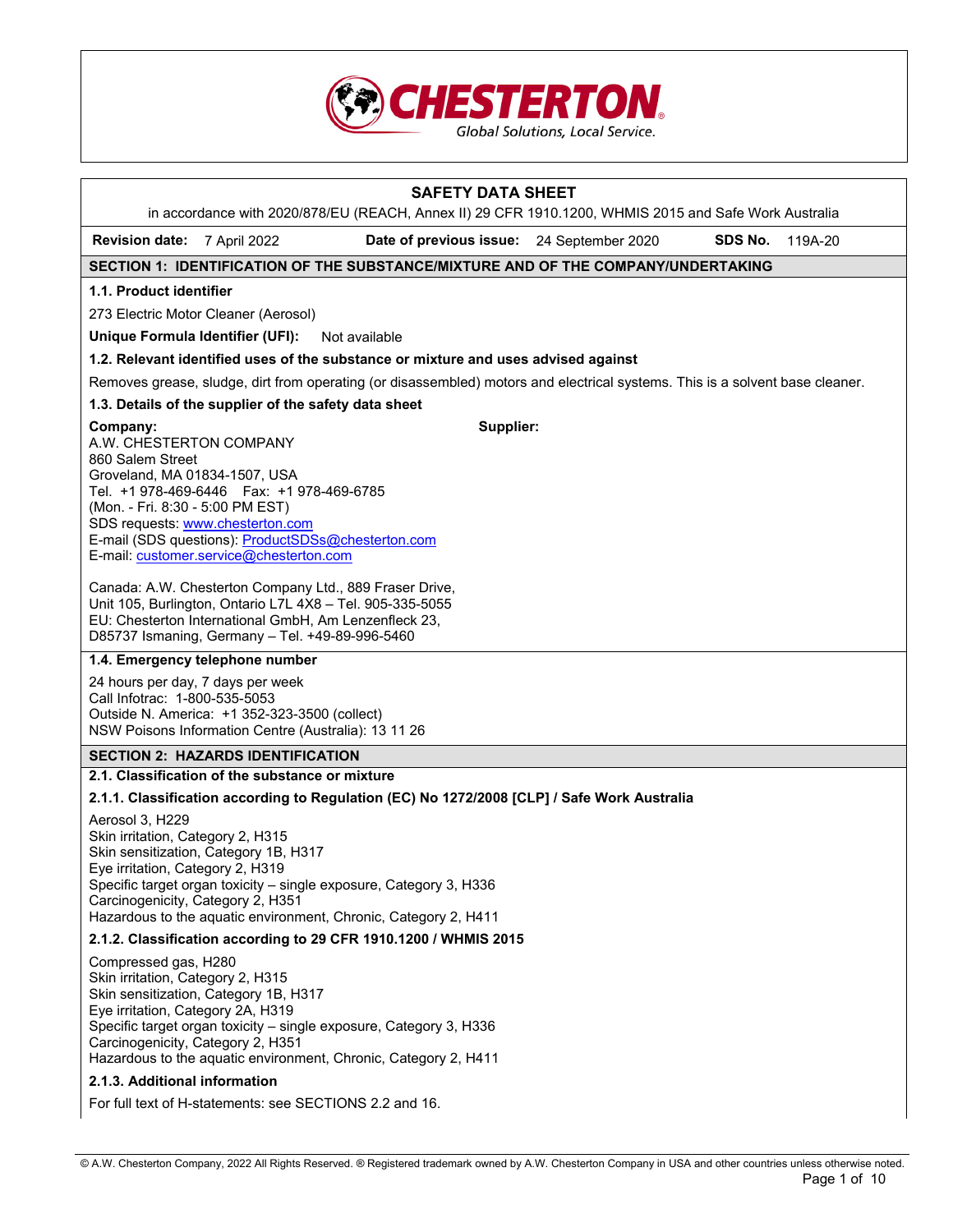| 2.2. Label elements       |                                                               |                                                                                                                                                                                        |
|---------------------------|---------------------------------------------------------------|----------------------------------------------------------------------------------------------------------------------------------------------------------------------------------------|
|                           |                                                               | 2.2.1. Labelling according to Regulation (EC) No 1272/2008 [CLP] / Safe Work Australia                                                                                                 |
| <b>Hazard pictograms:</b> |                                                               |                                                                                                                                                                                        |
| Signal word:              | Warning                                                       |                                                                                                                                                                                        |
| <b>Hazard statements:</b> | H <sub>229</sub><br>H315<br>H317<br>H <sub>3</sub> 19<br>H336 | Pressurized container: May burst if heated.<br>Causes skin irritation.<br>May cause an allergic skin reaction.<br>Causes serious eye irritation.<br>May cause drowsiness or dizziness. |

|                                  | H <sub>351</sub><br>H411             | Suspected of causing cancer.<br>Toxic to aguatic life with long lasting effects.                                                                 |
|----------------------------------|--------------------------------------|--------------------------------------------------------------------------------------------------------------------------------------------------|
| <b>Precautionary statements:</b> | P <sub>201</sub><br>P <sub>210</sub> | Obtain special instructions before use.<br>Keep away from heat, hot surfaces, sparks, open flames and other ignition<br>sources. No smoking.     |
|                                  | P <sub>251</sub>                     | Do not pierce or burn, even after use.                                                                                                           |
|                                  | P <sub>261</sub>                     | Avoid breathing vapours/spray.                                                                                                                   |
|                                  | P <sub>273</sub>                     | Avoid release to the environment.                                                                                                                |
|                                  | P <sub>280</sub>                     | Wear protective gloves/clothing and eye/face protection.                                                                                         |
|                                  | P302/352                             | IF ON SKIN: Wash with plenty of soap and water.                                                                                                  |
|                                  |                                      | P305/351/338 IF IN EYES: Rinse cautiously with water for several minutes. Remove contact<br>lenses, if present and easy to do. Continue rinsing. |
|                                  | P308/313                             | IF exposed or concerned: Get medical advice/attention.                                                                                           |
|                                  | P362/364                             | Take off contaminated clothing and wash it before reuse.                                                                                         |
|                                  | P410/412                             | Protect from sunlight. Do not expose to temperatures exceeding 50 °C/122 °F.                                                                     |

# **Supplemental information:** None

**2.2.2. Labelling according to 29 CFR 1910.1200 / WHMIS 2015**

# **Hazard pictograms:**



| Signal word:                     | Warning                                                                                                                                                                      |                                                                                                                                                                                                                                                                                                                                                                                                                                                                                                                                                                                                                                                                                                                                                                                                                                                                                                      |
|----------------------------------|------------------------------------------------------------------------------------------------------------------------------------------------------------------------------|------------------------------------------------------------------------------------------------------------------------------------------------------------------------------------------------------------------------------------------------------------------------------------------------------------------------------------------------------------------------------------------------------------------------------------------------------------------------------------------------------------------------------------------------------------------------------------------------------------------------------------------------------------------------------------------------------------------------------------------------------------------------------------------------------------------------------------------------------------------------------------------------------|
| <b>Hazard statements:</b>        | H <sub>280</sub><br>H315<br>H317<br>H319<br>H336<br>H351<br>H411                                                                                                             | Contains gas under pressure; may explode if heated.<br>Causes skin irritation.<br>May cause an allergic skin reaction.<br>Causes serious eye irritation.<br>May cause drowsiness or dizziness.<br>Suspected of causing cancer.<br>Toxic to aquatic life with long lasting effects.                                                                                                                                                                                                                                                                                                                                                                                                                                                                                                                                                                                                                   |
| <b>Precautionary statements:</b> | P <sub>201</sub><br>P202<br>P271<br>P272<br>P273<br>P <sub>280</sub><br>P302/352<br>P304/340<br>P305/351/338<br>P308/313<br>P362/364<br>P405<br>P410/403<br>P <sub>501</sub> | Obtain special instructions before use.<br>Do not handle until all safety precautions have been read and understood.<br>Use only outdoors or in a well-ventilated area.<br>Contaminated work clothing must not be allowed out of the workplace.<br>Avoid release to the environment.<br>Wear protective gloves/clothing and eye/face protection.<br>IF ON SKIN: Wash with plenty of soap and water.<br>IF INHALED: Remove person to fresh air and keep comfortable for breathing.<br>IF IN EYES: Rinse cautiously with water for several minutes. Remove contact<br>lenses, if present and easy to do. Continue rinsing.<br>IF exposed or concerned: Get medical advice/attention.<br>Take off contaminated clothing and wash it before reuse.<br>Store locked up.<br>Protect from sunlight. Store in a well-ventilated place.<br>Dispose of contents/container to an approved waste disposal plant. |
| <b>Supplemental information:</b> | None                                                                                                                                                                         |                                                                                                                                                                                                                                                                                                                                                                                                                                                                                                                                                                                                                                                                                                                                                                                                                                                                                                      |
| 2.3. Other hazards               |                                                                                                                                                                              |                                                                                                                                                                                                                                                                                                                                                                                                                                                                                                                                                                                                                                                                                                                                                                                                                                                                                                      |
| None known                       |                                                                                                                                                                              |                                                                                                                                                                                                                                                                                                                                                                                                                                                                                                                                                                                                                                                                                                                                                                                                                                                                                                      |

## © A.W. Chesterton Company, 2022 All Rights Reserved. ® Registered trademark owned by A.W. Chesterton Company in USA and other countries unless otherwise noted.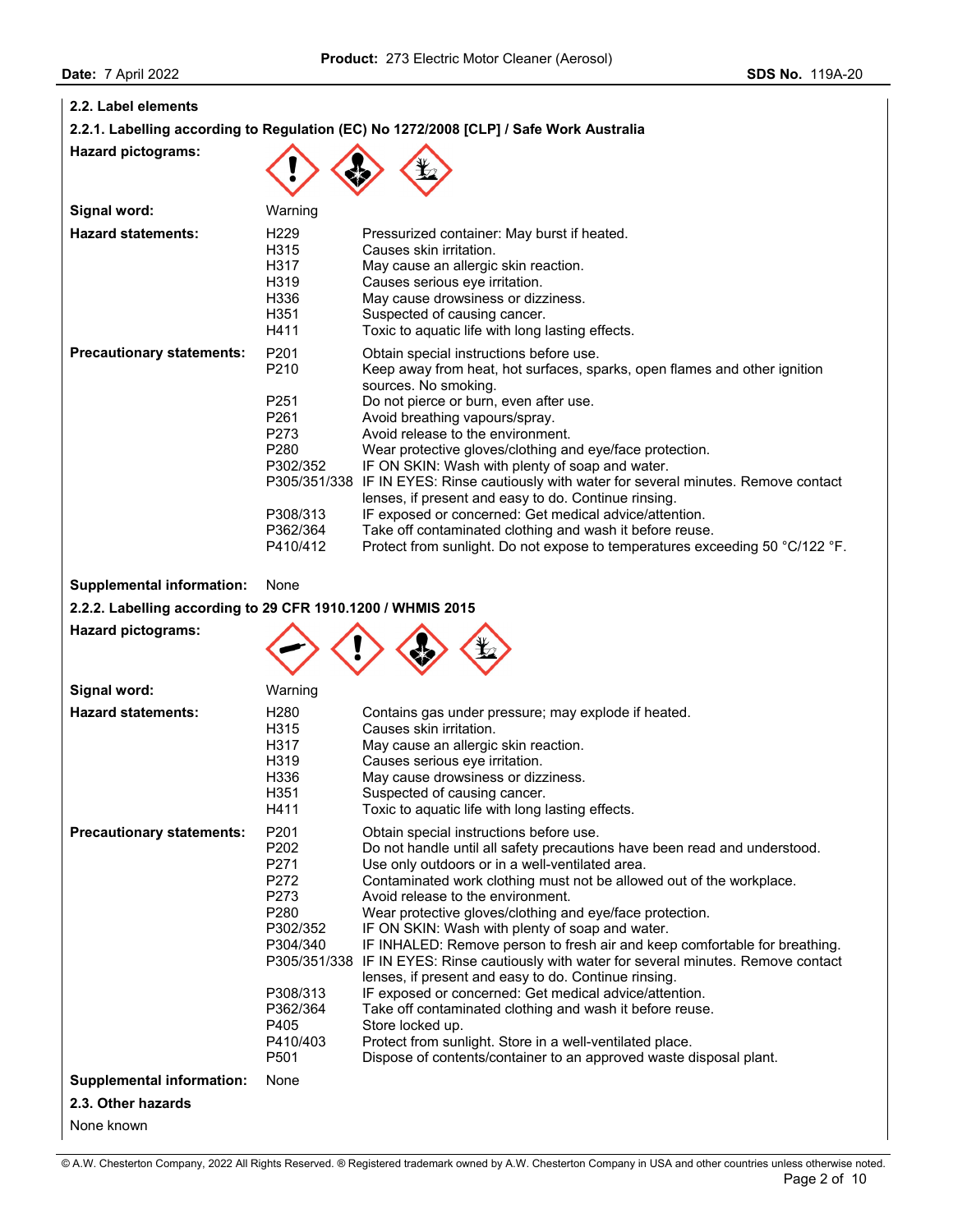| <b>SECTION 3: COMPOSITION/INFORMATION ON INGREDIENTS</b>                                            |                                                                                                                                                     |                                       |                            |                                                                                 |                                                                                                                                    |                                                                                                                                                                                                                                                       |                       |  |  |
|-----------------------------------------------------------------------------------------------------|-----------------------------------------------------------------------------------------------------------------------------------------------------|---------------------------------------|----------------------------|---------------------------------------------------------------------------------|------------------------------------------------------------------------------------------------------------------------------------|-------------------------------------------------------------------------------------------------------------------------------------------------------------------------------------------------------------------------------------------------------|-----------------------|--|--|
| 3.2. Mixtures                                                                                       |                                                                                                                                                     |                                       |                            |                                                                                 |                                                                                                                                    |                                                                                                                                                                                                                                                       |                       |  |  |
| Hazardous Ingredients <sup>1</sup>                                                                  |                                                                                                                                                     |                                       | % Wt.                      | <b>CAS No./</b><br>EC No.                                                       | <b>REACH</b><br>Reg. No.                                                                                                           | <b>CLP/GHS</b><br><b>Classification</b>                                                                                                                                                                                                               | SCL, M-factor,<br>ATE |  |  |
| Tetrachloroethylene                                                                                 | <b>NA</b><br>95-99<br>127-18-4<br>Skin Irrit. 2, H315<br>204-825-9<br>Skin Sens. 1B, H317<br>Eye Irrit. 2, H319<br>STOT SE 3, H336<br>Carc. 2, H351 |                                       |                            |                                                                                 |                                                                                                                                    | ATE (oral):<br>3,000 mg/kg<br>ATE (dermal): ><br>10,000 mg/kg<br>ATE (inhalation,<br>vapour): $> 20$ mg/l                                                                                                                                             |                       |  |  |
| Carbon dioxide                                                                                      |                                                                                                                                                     |                                       | $1 - 5$                    | 124-38-9<br>204-696-9                                                           | Aquatic Chronic 2, H411<br><b>NA</b><br>ATE (inhalation,<br>Press. Gas (Comp.),<br>H <sub>280</sub><br>vapour): 167,857<br>ppm/4 h |                                                                                                                                                                                                                                                       |                       |  |  |
|                                                                                                     |                                                                                                                                                     |                                       |                            |                                                                                 |                                                                                                                                    |                                                                                                                                                                                                                                                       |                       |  |  |
|                                                                                                     |                                                                                                                                                     |                                       |                            |                                                                                 |                                                                                                                                    |                                                                                                                                                                                                                                                       |                       |  |  |
| For full text of H-statements: see SECTION 16.                                                      |                                                                                                                                                     |                                       |                            |                                                                                 |                                                                                                                                    |                                                                                                                                                                                                                                                       |                       |  |  |
|                                                                                                     |                                                                                                                                                     |                                       |                            |                                                                                 |                                                                                                                                    | <sup>1</sup> Classified according to: • 29 CFR 1910.1200, 1915, 1916, 1917, Mass. Right-to-Know Law (ch. 40, M.G.LO. 111F)                                                                                                                            |                       |  |  |
|                                                                                                     |                                                                                                                                                     | • WHMIS 2015<br>• Safe Work Australia | • 1272/2008/EC, GHS, REACH |                                                                                 |                                                                                                                                    |                                                                                                                                                                                                                                                       |                       |  |  |
| <b>SECTION 4: FIRST AID MEASURES</b>                                                                |                                                                                                                                                     |                                       |                            |                                                                                 |                                                                                                                                    |                                                                                                                                                                                                                                                       |                       |  |  |
| 4.1. Description of first aid measures                                                              |                                                                                                                                                     |                                       |                            |                                                                                 |                                                                                                                                    |                                                                                                                                                                                                                                                       |                       |  |  |
| Inhalation:                                                                                         | Contact physician.                                                                                                                                  |                                       |                            |                                                                                 |                                                                                                                                    | Remove to fresh air. If not breathing, administer artificial respiration. Do not administer adrenaline (epinephrine).                                                                                                                                 |                       |  |  |
| Skin contact:                                                                                       |                                                                                                                                                     |                                       |                            |                                                                                 |                                                                                                                                    | Take off contaminated clothing. Wash skin with soap and water. Contact physician if irritation persists.                                                                                                                                              |                       |  |  |
| Eye contact:                                                                                        |                                                                                                                                                     |                                       |                            |                                                                                 |                                                                                                                                    | Flush eyes for at least 15 minutes with large amounts of water. Contact physician if irritation persists.                                                                                                                                             |                       |  |  |
| Ingestion:                                                                                          |                                                                                                                                                     | physician immediately.                |                            |                                                                                 |                                                                                                                                    | Do not induce vomiting. If conscious, give copious amounts of water to dilute stomach contents. Contact                                                                                                                                               |                       |  |  |
| <b>Protection of first-aiders:</b>                                                                  |                                                                                                                                                     |                                       |                            | recommendations on personal protective equipment.                               |                                                                                                                                    | No action shall be taken involving any personal risk or without suitable training. Avoid contact with<br>the product while providing aid to the victim. Avoid breathing vapours. See section 8.2.2 for                                                |                       |  |  |
|                                                                                                     |                                                                                                                                                     |                                       |                            | 4.2. Most important symptoms and effects, both acute and delayed                |                                                                                                                                    |                                                                                                                                                                                                                                                       |                       |  |  |
|                                                                                                     |                                                                                                                                                     |                                       |                            |                                                                                 |                                                                                                                                    | Excessive inhalation of vapors may result in dizziness, headache and other central nervous system effects and irritate the eyes<br>and respiratory tract. Causes skin irritation. May cause an allergic skin reaction. Causes serious eye irritation. |                       |  |  |
|                                                                                                     |                                                                                                                                                     |                                       |                            | 4.3. Indication of any immediate medical attention and special treatment needed |                                                                                                                                    |                                                                                                                                                                                                                                                       |                       |  |  |
| Treat symptoms.                                                                                     |                                                                                                                                                     |                                       |                            |                                                                                 |                                                                                                                                    |                                                                                                                                                                                                                                                       |                       |  |  |
| <b>SECTION 5: FIREFIGHTING MEASURES</b>                                                             |                                                                                                                                                     |                                       |                            |                                                                                 |                                                                                                                                    |                                                                                                                                                                                                                                                       |                       |  |  |
| 5.1. Extinguishing media                                                                            |                                                                                                                                                     |                                       |                            |                                                                                 |                                                                                                                                    |                                                                                                                                                                                                                                                       |                       |  |  |
| Suitable extinguishing media:<br>Unsuitable extinguishing media:                                    |                                                                                                                                                     |                                       |                            |                                                                                 |                                                                                                                                    | Nonflammable. Use extinguisher appropriate to the surrounding fire.                                                                                                                                                                                   |                       |  |  |
| 5.2. Special hazards arising from the substance or mixture                                          |                                                                                                                                                     |                                       | Not applicable             |                                                                                 |                                                                                                                                    |                                                                                                                                                                                                                                                       |                       |  |  |
| <b>Hazardous combustion products:</b>                                                               |                                                                                                                                                     |                                       |                            |                                                                                 |                                                                                                                                    | Thermal decomposition can form Hydrogen Chloride and other toxic fumes.                                                                                                                                                                               |                       |  |  |
| <b>Other hazards:</b>                                                                               |                                                                                                                                                     |                                       |                            |                                                                                 |                                                                                                                                    |                                                                                                                                                                                                                                                       |                       |  |  |
|                                                                                                     | Pressurized containers, when heated, are a potential explosive hazard.<br>5.3. Advice for firefighters                                              |                                       |                            |                                                                                 |                                                                                                                                    |                                                                                                                                                                                                                                                       |                       |  |  |
| Cool exposed containers with water. Recommend Firefighters wear self-contained breathing apparatus. |                                                                                                                                                     |                                       |                            |                                                                                 |                                                                                                                                    |                                                                                                                                                                                                                                                       |                       |  |  |
| <b>Australian HAZCHEM Emergency Action Code:</b><br>Not applicable                                  |                                                                                                                                                     |                                       |                            |                                                                                 |                                                                                                                                    |                                                                                                                                                                                                                                                       |                       |  |  |
| <b>SECTION 6: ACCIDENTAL RELEASE MEASURES</b>                                                       |                                                                                                                                                     |                                       |                            |                                                                                 |                                                                                                                                    |                                                                                                                                                                                                                                                       |                       |  |  |
| 6.1. Personal precautions, protective equipment and emergency procedures                            |                                                                                                                                                     |                                       |                            |                                                                                 |                                                                                                                                    |                                                                                                                                                                                                                                                       |                       |  |  |
|                                                                                                     | Evacuate area. Provide adequate ventilation. Utilize exposure controls and personal protection as specified in Section 8.                           |                                       |                            |                                                                                 |                                                                                                                                    |                                                                                                                                                                                                                                                       |                       |  |  |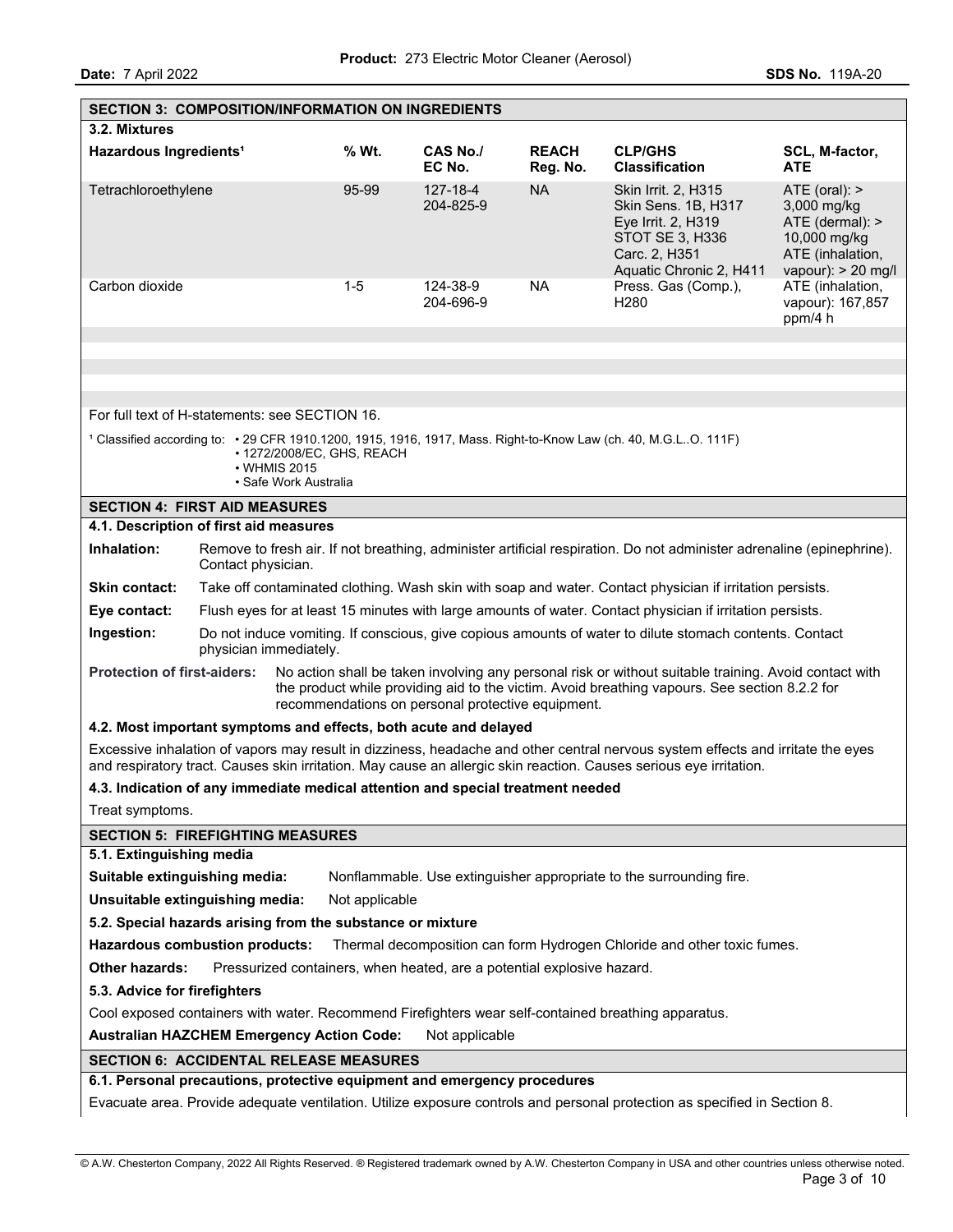#### **6.2. Environmental Precautions**

Keep out of sewers, streams and waterways.

#### **6.3. Methods and material for containment and cleaning up**

Contain spill to a small area. Pick up with absorbent material (sand, sawdust, clay, etc.) and place in a suitable container for disposal.

## **6.4. Reference to other sections**

Refer to section 13 for disposal advice.

### **SECTION 7: HANDLING AND STORAGE**

## **7.1. Precautions for safe handling**

Do not spray on a naked flame or any incandescent material. Keep away from sources of ignition - No Smoking. Vapors are heavier than air and will collect in low areas. Do not eat, drink or smoke in work area. Wash thoroughly after handling. Utilize exposure controls and personal protection as specified in Section 8.

#### **7.2. Conditions for safe storage, including any incompatibilities**

Pressurized container: protect from sunlight and do not expose to temperatures exceeding 50°C (120°F). Do not pierce or burn, even after use.

## **7.3. Specific end use(s)**

No special precautions.

#### **SECTION 8: EXPOSURE CONTROLS/PERSONAL PROTECTION**

## **8.1. Control parameters**

#### **Occupational exposure limit values**

| Ingredients         | <b>OSHA PEL1</b><br>ppm                              | mg/m <sup>3</sup>                      | <b>ACGIH TLV<sup>2</sup></b><br>ppm | mg/m <sup>3</sup> | UK WEL <sup>3</sup><br>ppm | mg/m <sup>3</sup> | <b>AUSTRALIA ES<sup>4</sup></b><br>ppm | mg/m <sup>3</sup> |
|---------------------|------------------------------------------------------|----------------------------------------|-------------------------------------|-------------------|----------------------------|-------------------|----------------------------------------|-------------------|
| Tetrachloroethylene | 100<br>200                                           | $\qquad \qquad -$<br>$\qquad \qquad -$ | 25<br>STEL:                         | 172               | 50<br>STEL:                | 345               | 50<br>STEL:                            | 340               |
|                     | (Ceiling)<br>300<br>(max, 5<br>min in<br>any $3$ hr) |                                        | 100                                 | 689               | 100                        | 689               | 150                                    | 1,020             |
| Carbon dioxide      | 5,000                                                | 9,000                                  | 5,000<br>STEL:<br>30,000            | 9,000<br>54,000   | 5,000<br>STEL:<br>15,000   | 9,150<br>27,400   | 5,000<br>STEL:<br>30,000               | 9,000<br>54,000   |
|                     |                                                      |                                        |                                     |                   |                            |                   |                                        |                   |

<sup>1</sup> United States Occupational Health & Safety Administration permissible exposure limits

² American Conference of Governmental Industrial Hygienists threshold limit values

<sup>3</sup> EH40 Workplace exposure limits, Health & Safety Executive

⁴ Safe Work Australia, Workplace Exposure Standards for Airborne Contaminants

#### **Biological limit values**

Tetrachloroethylene:

| Control parameter⊥  | <b>Biological</b><br>specimen | Sampling Time  | Limit value | <b>Basis</b> | <b>Notes</b> |
|---------------------|-------------------------------|----------------|-------------|--------------|--------------|
| Tetrachloroethvlene | End-exhaled air               | Prior to shift | 3 ppm       | <b>ACGIH</b> | -            |
| Tetrachloroethvlene | <b>Blood</b>                  | Prior to shift | $0.5$ ma/l  | ACGIH        | -            |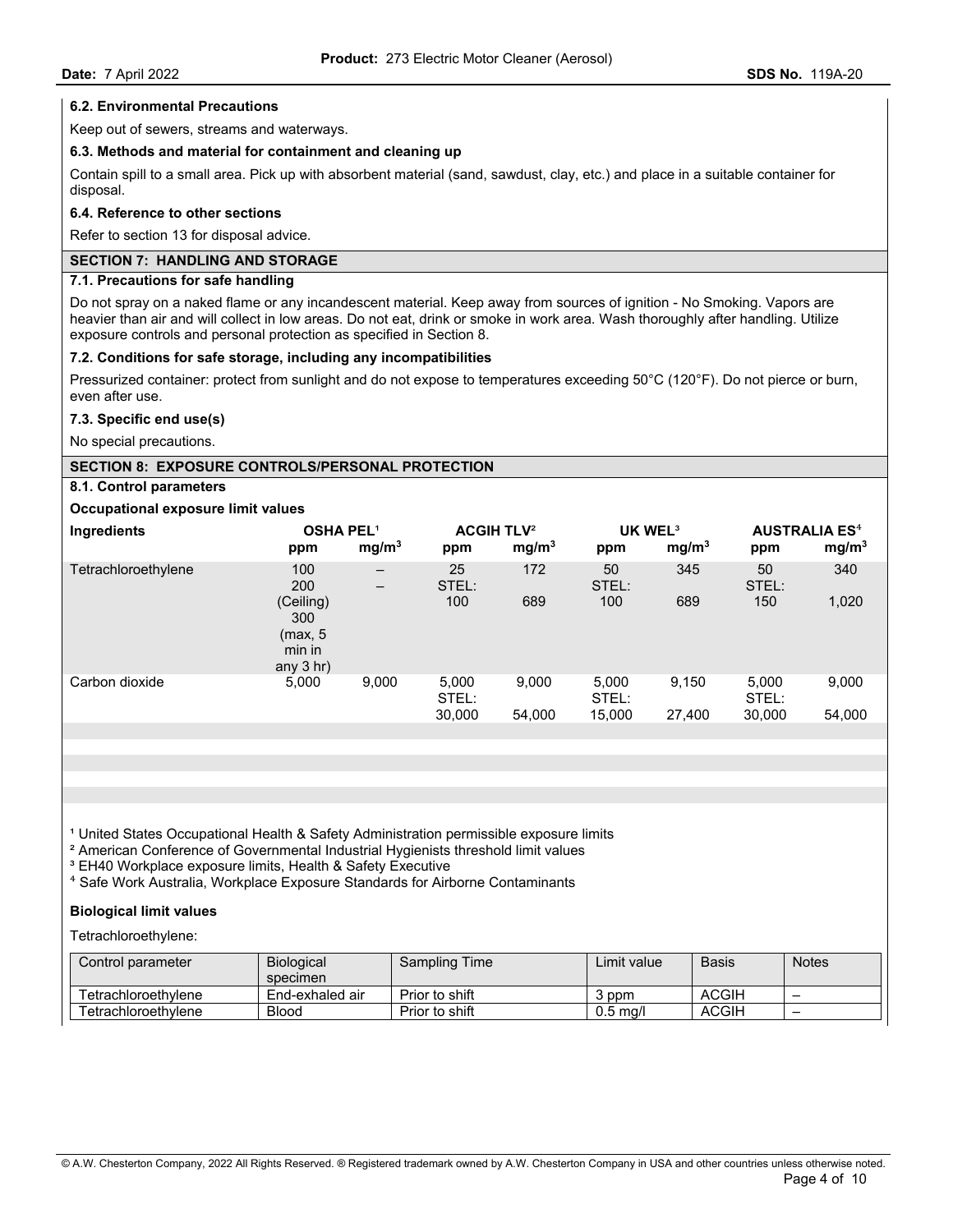## **Derived No Effect Level (DNEL) according to Regulation (EC) No 1907/2006:**

**Workers** 

| Substance           | Route of exposure | Potential health effects  | <b>DNEL</b>           |
|---------------------|-------------------|---------------------------|-----------------------|
| Tetrachloroethvlene | Inhalation        | Acute effects, local      | 275 mg/m <sup>3</sup> |
|                     |                   | Acute effects, systemic   | 275 mg/m <sup>3</sup> |
|                     |                   | Chronic effects, systemic | 138 ma/m $3$          |
|                     | Dermal            | Chronic effects, systemic | 39.4 mg/kg bw/day     |

## **Predicted No Effect Concentration (PNEC) according to Regulation (EC) No 1907/2006:**

| Substance           | Environmental protection target    | <b>PNEC</b>            |
|---------------------|------------------------------------|------------------------|
| Tetrachloroethylene | Fresh water                        | $0.051$ mg/l           |
|                     | Marine water                       | $0.0051$ mg/l          |
|                     | Water, intermittent release        | $0.0364$ mg/l          |
|                     | Microorganisms in sewage treatment | $11.2 \text{ mq/l}$    |
|                     | Freshwater sediments               | 0.903 mg/kg dry wt.    |
|                     | Marine sediments                   | $0.0903$ mg/kg dry wt. |
|                     | Soil (agricultural)                | 0.01 mg/kg dry wt.     |

#### **8.2. Exposure controls**

#### **8.2.1. Engineering measures**

Use only in well-ventilated areas. If exposure limits are exceeded, provide adequate ventilation.

#### **8.2.2. Individual protection measures**

**Respiratory protection:** Not normally needed. If exposure limits are exceeded, use air-line or self-contained breathing apparatus (EN filter type A).

**Protective gloves:** Use Viton\* or Polyvinyl Alcohol gloves. \*DuPont's registered trademark.

Tetrachloroethylene:

| Contact type | Glove material | Laver thickness | Breakthrough time* |
|--------------|----------------|-----------------|--------------------|
| Full         | Viton          | $0.70$ mm       | > 480 min.         |
| Splash       | Nitrile rubber | $0.40$ mm       | $> 240$ min.       |

**Eye and face protection:** Safety glasses with side-shields.

**Other: IMPERTY CONTERNATE:** Impervious clothing as necessary to prevent skin contact.

## **8.2.3. Environmental exposure controls**

Refer to sections 6 and 12.

#### **SECTION 9: PHYSICAL AND CHEMICAL PROPERTIES**

#### **9.1. Information on basic physical and chemical properties**

| <b>Physical state</b><br>Colour<br>Odour            | low viscosity liquid<br>clear<br>solvent odor | рH<br><b>Kinematic viscosity</b><br>Solubility in water | not applicable<br>not determined<br>negligible |
|-----------------------------------------------------|-----------------------------------------------|---------------------------------------------------------|------------------------------------------------|
| Odour threshold                                     | not determined                                | <b>Partition coefficient</b><br>n-octanol/water         | 2.53 (log Kow, product only)                   |
| <b>Boiling point or range</b>                       | not applicable                                | Vapour pressure @ 20°C                                  | not determined                                 |
| Melting point/freezing point                        | $-22.4^{\circ}$ C (-8.32 $^{\circ}$ F)        | Density and/or relative density                         | $1.6$ kg/l                                     |
| % Volatile (by volume)                              | 100                                           | Weight per volume                                       | $13.3$ lbs/gal.                                |
| <b>Flammability</b>                                 | not applicable                                | Vapour density (air=1)                                  | >1                                             |
| Lower/upper flammability or<br>explosion limits     | none                                          | Rate of evaporation (ether=1)                           | < 1                                            |
| <b>Flash point</b>                                  | none                                          | % Aromatics by weight                                   | not determined                                 |
| <b>Method</b>                                       | ASTM D56                                      | <b>Particle characteristics</b>                         | not applicable                                 |
| <b>Autoignition temperature</b>                     | not applicable                                | <b>Explosive properties</b>                             | none                                           |
| Decomposition temperature                           | not determined                                | <b>Oxidising properties</b>                             | none                                           |
| 9.2. Other information                              |                                               |                                                         |                                                |
| $\mathbf{A}$ <b>1</b> = $\mathbf{A}$ = $\mathbf{A}$ |                                               |                                                         |                                                |

None

© A.W. Chesterton Company, 2022 All Rights Reserved. ® Registered trademark owned by A.W. Chesterton Company in USA and other countries unless otherwise noted.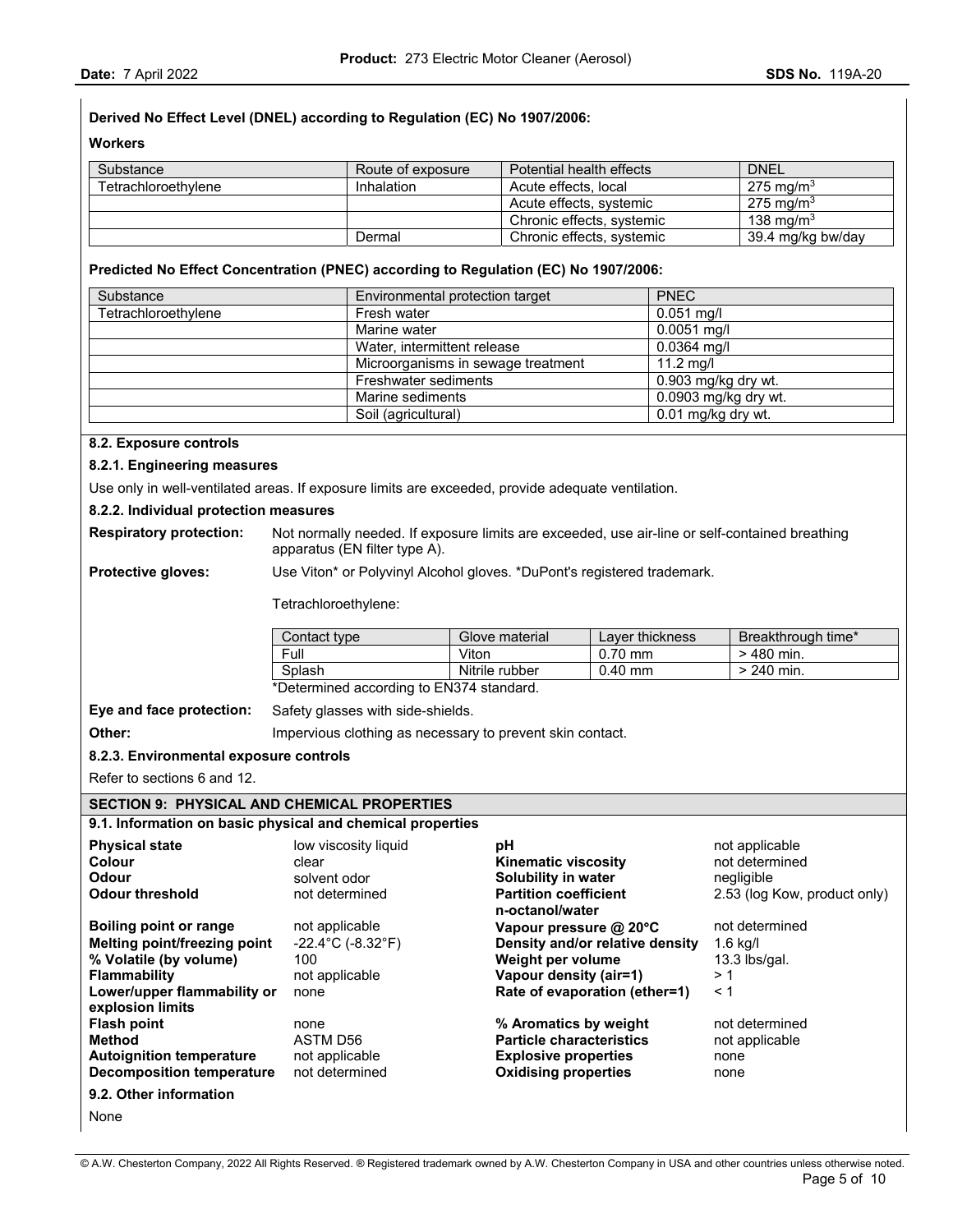| <b>SECTION 10: STABILITY AND REACTIVITY</b>              |                                                                                                                                                                      |                |                           |  |  |
|----------------------------------------------------------|----------------------------------------------------------------------------------------------------------------------------------------------------------------------|----------------|---------------------------|--|--|
| 10.1. Reactivity                                         |                                                                                                                                                                      |                |                           |  |  |
| Refer to sections 10.3 and 10.5.                         |                                                                                                                                                                      |                |                           |  |  |
| 10.2. Chemical stability                                 |                                                                                                                                                                      |                |                           |  |  |
| Stable under normal conditions.                          |                                                                                                                                                                      |                |                           |  |  |
| 10.3. Possibility of hazardous reactions                 |                                                                                                                                                                      |                |                           |  |  |
|                                                          | No dangerous reactions known under conditions of normal use.                                                                                                         |                |                           |  |  |
| 10.4. Conditions to avoid                                |                                                                                                                                                                      |                |                           |  |  |
| Open flames, red hot surfaces and electric arc machines. |                                                                                                                                                                      |                |                           |  |  |
| 10.5. Incompatible materials                             |                                                                                                                                                                      |                |                           |  |  |
|                                                          | Barium, Lithium and strong oxidizers like liquid Chlorine and concentrated Oxygen.                                                                                   |                |                           |  |  |
| 10.6. Hazardous decomposition products                   |                                                                                                                                                                      |                |                           |  |  |
| Hydrogen Chloride and other toxic fumes                  |                                                                                                                                                                      |                |                           |  |  |
| <b>SECTION 11: TOXICOLOGICAL INFORMATION</b>             |                                                                                                                                                                      |                |                           |  |  |
|                                                          | 11.1. Information on hazard classes as defined in Regulation (EC) No 1272/2008 / GHS                                                                                 |                |                           |  |  |
| <b>Primary route of exposure</b>                         | Inhalation, skin and eye contact. Personnel with acute and chronic liver disease, rhythm disorders                                                                   |                |                           |  |  |
| under normal use:                                        | of the heart and neuritis are generally aggravated by exposure.                                                                                                      |                |                           |  |  |
| <b>Acute toxicity -</b>                                  |                                                                                                                                                                      |                |                           |  |  |
| Oral:                                                    |                                                                                                                                                                      |                |                           |  |  |
|                                                          | Substance<br>Tetrachloroethylene                                                                                                                                     | <b>Test</b>    | Result<br>$> 3,000$ mg/kg |  |  |
|                                                          |                                                                                                                                                                      | LD50, rat      |                           |  |  |
| Dermal:                                                  | Prolonged contact with skin is unlikely to result in absorption of harmful amounts.                                                                                  |                |                           |  |  |
|                                                          | Substance                                                                                                                                                            | Test           | Result                    |  |  |
|                                                          | Tetrachloroethylene                                                                                                                                                  | LD50, rabbit   | $> 10,000$ mg/kg          |  |  |
| Inhalation:                                              | Excessive inhalation of vapors may result in dizziness, headache and other central nervous                                                                           |                |                           |  |  |
|                                                          | system effects and irritate the eyes and respiratory tract.                                                                                                          |                |                           |  |  |
|                                                          | Substance                                                                                                                                                            | Test           | Result                    |  |  |
|                                                          | Tetrachloroethylene                                                                                                                                                  | LC50, rat, 4 h | > 20 mg/l (vapour)        |  |  |
|                                                          | Carbon dioxide                                                                                                                                                       | LC50, rat, 4 h | 167,857 ppm               |  |  |
| <b>Skin corrosion/irritation:</b>                        | Causes skin irritation. Tetrachloroethylene: This product produced irritation on rabbit skin<br>(Primary Skin Irritation Index = 5.7 - 5.9).                         |                |                           |  |  |
| Serious eye damage/                                      | Causes serious eye irritation.                                                                                                                                       |                |                           |  |  |
| irritation:                                              |                                                                                                                                                                      |                |                           |  |  |
| <b>Respiratory or skin</b><br>sensitisation:             | May cause an allergic skin reaction.                                                                                                                                 |                |                           |  |  |
| Germ cell mutagenicity:                                  | Based on available data, the classification criteria are not met.                                                                                                    |                |                           |  |  |
| Carcinogenicity:                                         | Tetrachloroethylene is considered to be an animal carcinogen by the National Toxicology<br>Program (NTP) and the International Agency for Research on Cancer (IARC). |                |                           |  |  |
| <b>Reproductive toxicity:</b>                            | Based on available data, the classification criteria are not met.                                                                                                    |                |                           |  |  |
| STOT - single exposure:                                  | May cause drowsiness or dizziness.                                                                                                                                   |                |                           |  |  |
| STOT - repeated exposure:                                | Tetrachloroethylene: Animal studies have reported liver and kidney effects. Based on available<br>data, the classification criteria are not met.                     |                |                           |  |  |
| <b>Aspiration hazard:</b>                                | Based on available data, the classification criteria are not met.                                                                                                    |                |                           |  |  |
| 11.2. Information on other hazards                       |                                                                                                                                                                      |                |                           |  |  |
| None                                                     |                                                                                                                                                                      |                |                           |  |  |
|                                                          |                                                                                                                                                                      |                |                           |  |  |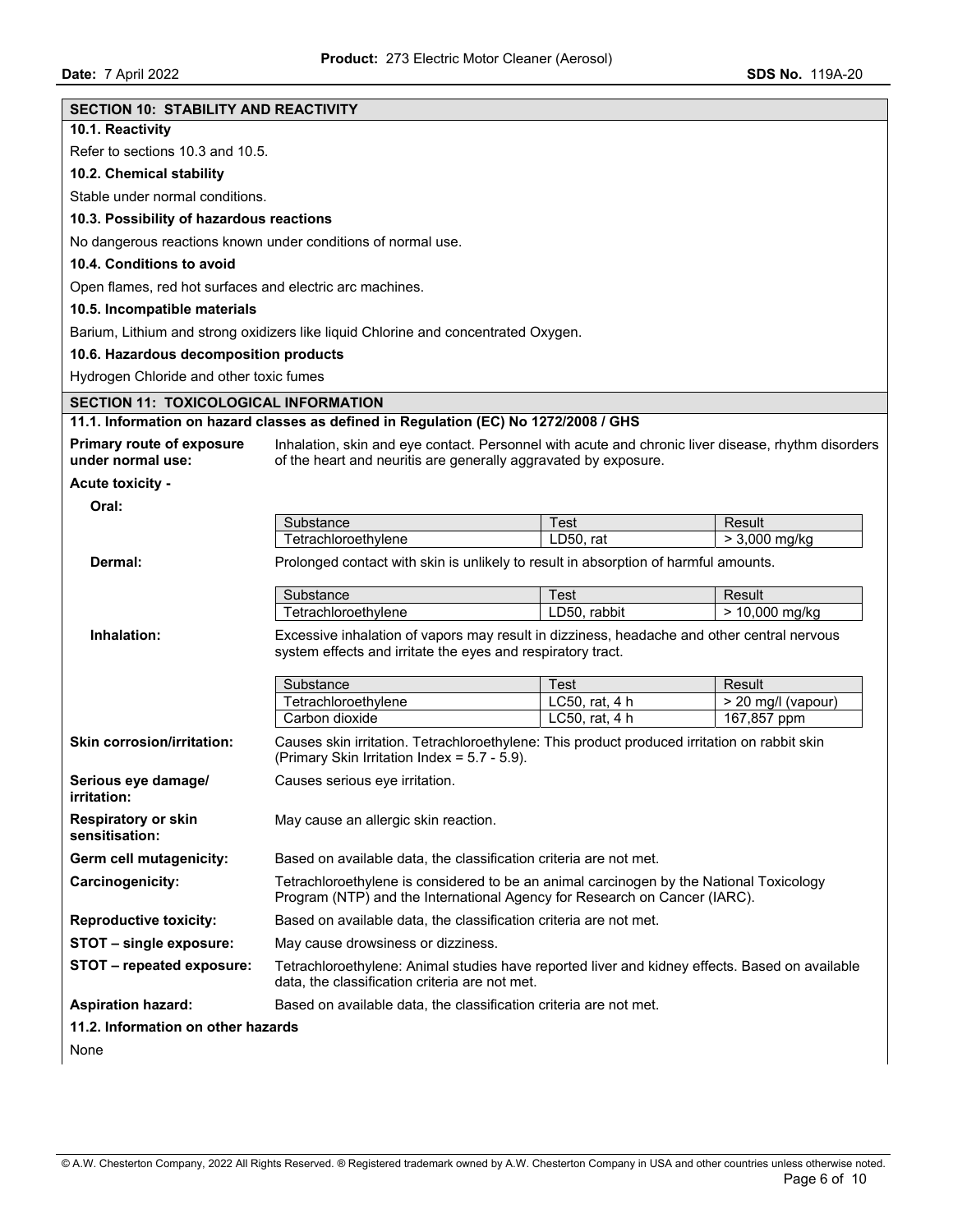#### **SECTION 12: ECOLOGICAL INFORMATION**

Ecotoxicological data have not been determined specifically for this product. The information given below is based on a knowledge of the components and the ecotoxicology of similar substances.

### **12.1. Toxicity**

Material is moderately toxic to aquatic organisms on an acute basis (LC50/EC50 between 1 and 10 mg/l in the most sensitive species). May cause long-term adverse effects in the aquatic environment. Chronic NOEC, 28 days, Daphnia magna (OECD 211): 0.51 mg/l.

## **12.2. Persistence and degradability**

Tetrachloroethylene: Biodegradation may occur under anaerobic conditions; degradation is expected in the atmospheric environment within days to weeks; OECD 301C (28 days): 11% Biodegradability; Theoretical Oxygen Demand (ThOD): 0.19 mg/mg.

#### **12.3. Bioaccumulative potential**

Tetrachloroethylene: Low potential for bioaccumulation (BCF: 49, measured; log Kow: 2.53, measured).

#### **12.4. Mobility in soil**

Tetrachloroethylene: Expected to have high mobility in soils, (KOC: 50-150). Air, Henry's law constant (H): 2110 Pa.m<sup>3</sup>/mol.

#### **12.5. Results of PBT and vPvB assessment**

This mixture does not contain any substances that are assessed to be a PBT or a vPvB.

#### **12.6. Endocrine disrupting properties**

No information available

#### **12.7. Other adverse effects**

None known

### **SECTION 13: DISPOSAL CONSIDERATIONS**

### **13.1. Waste treatment methods**

Incinerate absorbed material in an approved incinerator, or treat to appropriate treatment standard. Spent or unused solvent can be recovered and reclaimed. Check local, state and national/federal regulations and comply with the most stringent requirement. This product is classified as a hazardous waste according to 2008/98/EC.

| <b>SECTION 14: TRANSPORT INFORMATION</b>                                                                                                                   |                                                                                   |  |
|------------------------------------------------------------------------------------------------------------------------------------------------------------|-----------------------------------------------------------------------------------|--|
| 14.1. UN number or ID number                                                                                                                               |                                                                                   |  |
| ADG/ADR/RID/ADN/IMDG/ICAO:                                                                                                                                 | <b>UN1950</b>                                                                     |  |
| TDG:                                                                                                                                                       | UN1950                                                                            |  |
| US DOT:                                                                                                                                                    | <b>UN1950</b>                                                                     |  |
| 14.2. UN proper shipping name                                                                                                                              |                                                                                   |  |
| ICAO:                                                                                                                                                      | Aerosols, non-flammable, containing substances in Division 6.1, Packing Group III |  |
| <b>ADG/IMDG:</b>                                                                                                                                           | Aerosols                                                                          |  |
| <b>ADR/RID/ADN:</b>                                                                                                                                        | Aerosols, Toxic                                                                   |  |
| TDG:                                                                                                                                                       | Aerosols, non-flammable, containing substances in Division 6.1, Packing Group III |  |
| US DOT:                                                                                                                                                    | Aerosols, poison, Packing Group III                                               |  |
| 14.3. Transport hazard class(es)                                                                                                                           |                                                                                   |  |
| ADG/ADR/RID/ADN/IMDG/ICAO:                                                                                                                                 | 2.2(6.1)                                                                          |  |
| TDG:                                                                                                                                                       | 2.2(6.1)                                                                          |  |
| US DOT:                                                                                                                                                    | 2.2(6.1)                                                                          |  |
| 14.4. Packing group                                                                                                                                        |                                                                                   |  |
| ADG/ADR/RID/ADN/IMDG/ICAO:                                                                                                                                 | NOT APPLICABLE                                                                    |  |
| TDG:                                                                                                                                                       | NOT APPLICABLE                                                                    |  |
| US DOT:                                                                                                                                                    | <b>NOT APPLICABLE</b>                                                             |  |
| 14.5. Environmental hazards                                                                                                                                |                                                                                   |  |
| MARINE POLLUTANT (TETRACHLOROETHYLENE - PG III)                                                                                                            |                                                                                   |  |
| 14.6. Special precautions for user                                                                                                                         |                                                                                   |  |
| NO SPECIAL PRECAUTIONS FOR USER                                                                                                                            |                                                                                   |  |
| 14.7. Maritime transport in bulk according to IMO instruments                                                                                              |                                                                                   |  |
| NOT APPLICABLE                                                                                                                                             |                                                                                   |  |
| 14.8. Other information                                                                                                                                    |                                                                                   |  |
| US DOT: Shipped as Limited Quantity in packaging having a rated capacity gross weight of 66 lb. or less (49 CFR 173.306(a),(3),(i)).<br><b>ERG NO. 126</b> |                                                                                   |  |
| IMDG: EmS. F-D, S-U, MARINE POLLUTANT (TETRACHLOROETHYLENE - PG III)                                                                                       |                                                                                   |  |
| ADR: Classification code 5T, Tunnel restriction code (D)                                                                                                   |                                                                                   |  |

© A.W. Chesterton Company, 2022 All Rights Reserved. ® Registered trademark owned by A.W. Chesterton Company in USA and other countries unless otherwise noted.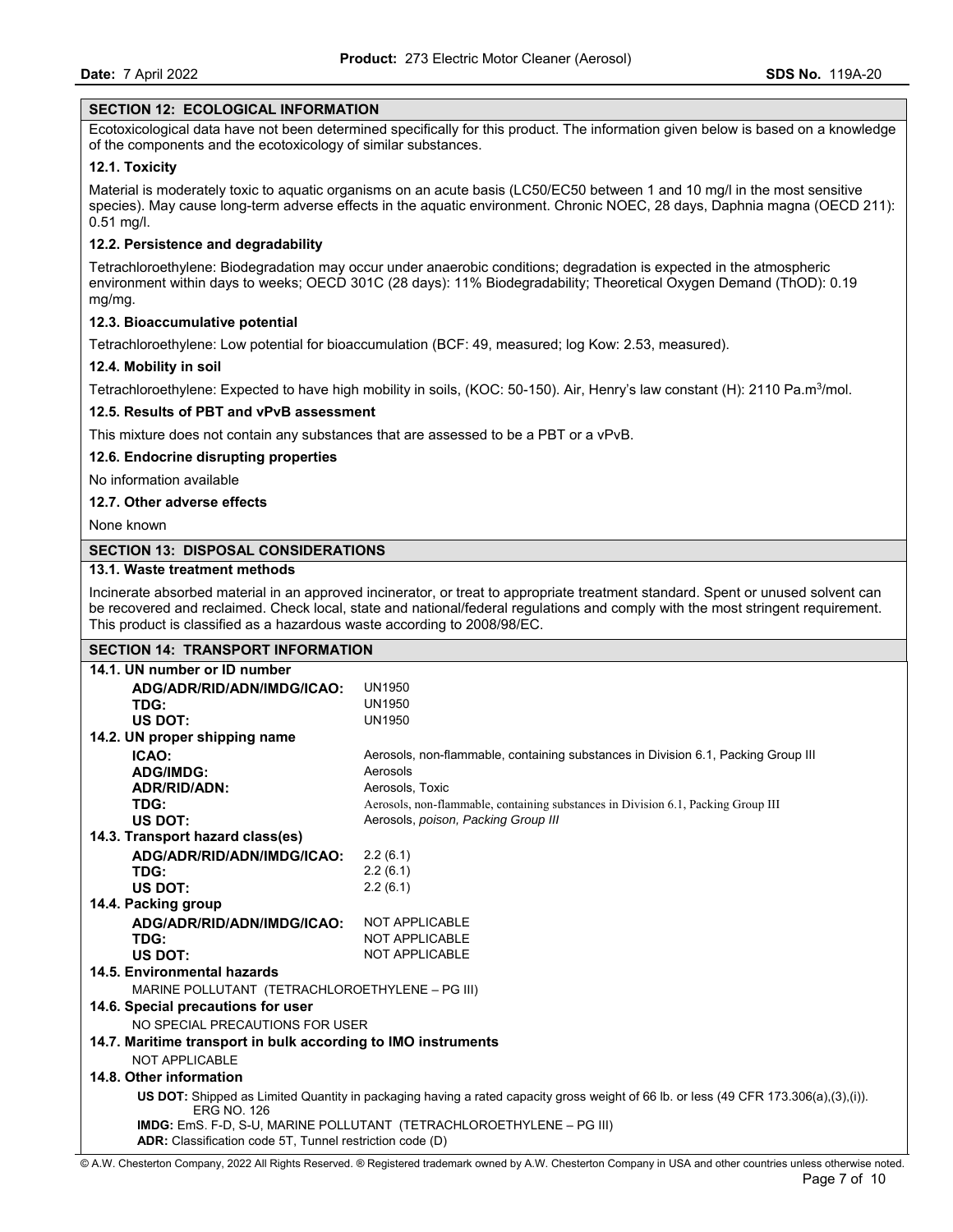## **ADG HAZCHEM CODE:** N/A **HIN:** (1)

## **SECTION 15: REGULATORY INFORMATION**

### **15.1. Safety, health and environmental regulations/legislation specific for the substance or mixture**

#### **15.1.1. EU regulations**

### **Authorisations under Title VII:** Not applicable

## **Restrictions under Title VIII: None**

**Other EU regulations:** Directive 94/33/EC on the protection of young people at work. Directive 92/85/EEC on the safety and health at work of pregnant workers and workers who have recently given birth or are breastfeeding. Directive 75/324/EEC on the approximation of the laws of the Member States relating to aerosol dispensers. Directive 2012/18/EU on the control of major-accident hazards involving dangerous substances (hazard category: E2, Hazardous to the Aquatic Environment in Category Chronic 2; qualifying quantities: 200 t, 500 t)

#### **15.1.2. National regulations**

# **US EPA SARA TITLE III**

**312 Hazards: Chemicals subject to reporting requirements of Section 313 of EPCRA and of 40 CFR 372:** 

Tetrachloroethylene 127-18-4 95-99%

Gas under pressure Skin irritation Skin sensitization Eye irritation Specific target organ toxicity – single exposure **Carcinogenicity** 

**Other national regulations:** National implementations of the EC Directives referred to in section 15.1.1.

#### **15.2. Chemical safety assessment**

No Chemical Safety Assessment has been carried out for this substance/mixture by the supplier.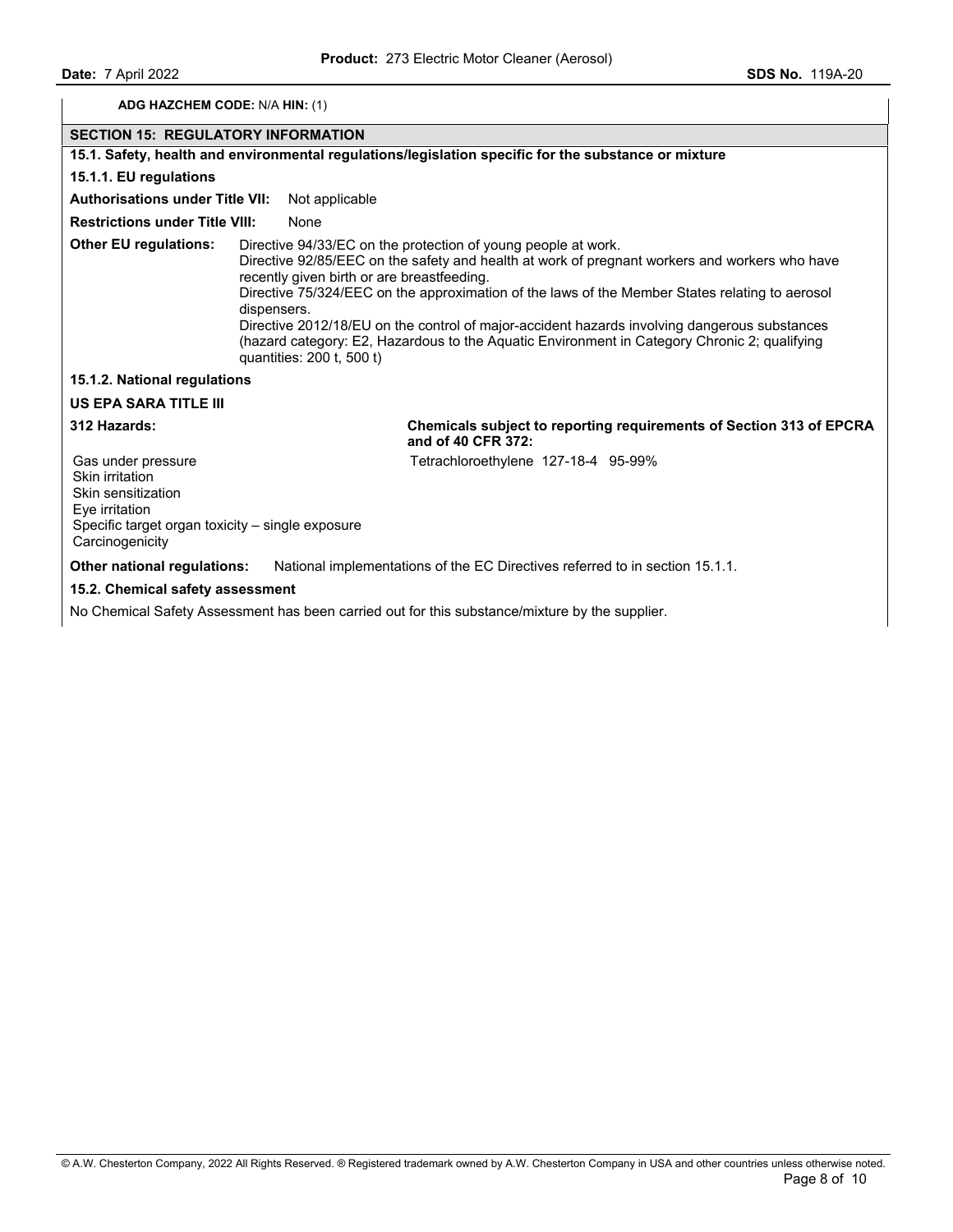**Date:** 7 April 2022 **SDS No.** 119A-20

| <b>Abbreviations</b><br>ADG: Australian Dangerous Goods Code<br>ADN: European Agreement concerning the International Carriage of Dangerous Goods by Inland Waterways<br>and acronyms:<br>ADR: European Agreement concerning the International Carriage of Dangerous Goods by Road<br>ATE: Acute Toxicity Estimate<br><b>BCF: Bioconcentration Factor</b><br>cATpE: Converted Acute Toxicity point Estimate<br>CLP: Classification Labelling Packaging Regulation (1272/2008/EC)<br>ES: Exposure Standard<br>GHS: Globally Harmonized System<br>ICAO: International Civil Aviation Organization<br>IMDG: International Maritime Dangerous Goods<br>LC50: Lethal Concentration to 50 % of a test population<br>LD50: Lethal Dose to 50% of a test population<br>LOEL: Lowest Observed Effect Level<br>N/A: Not Applicable<br>NA: Not Available<br>NOEC: No Observed Effect Concentration<br>NOEL: No Observed Effect Level<br>OECD: Organization for Economic Co-operation and Development<br>PBT: Persistent, Bioaccumulative and Toxic substance<br>(Q)SAR: Quantitative Structure-Activity Relationship<br>REACH: Registration, Evaluation, Authorisation and Restriction of Chemicals Regulation (1907/2006/EC)<br><b>REL: Recommended Exposure Limit</b><br>RID: Regulations concerning the International Carriage of Dangerous Goods by Rail<br>SCL: Specific Concentration Limit<br>SDS: Safety Data Sheet<br>STEL: Short Term Exposure Limit<br>STOT RE: Specific Target Organ Toxicity, Repeated Exposure<br>STOT SE: Specific Target Organ Toxicity, Single Exposure<br>TDG: Transportation of Dangerous Goods (Canada)<br>TWA: Time Weighted Average<br>US DOT: United States Department of Transportation<br>vPvB: very Persistent and very Bioaccumulative substance<br>WEL: Workplace Exposure Limit<br>WHMIS: Workplace Hazardous Materials Information System<br>Other abbreviations and acronyms can be looked up at www.wikipedia.org.<br>Key literature references<br>Commission des normes, de l'équité, de la santé et de la sécurité du travail (CNESST)<br>and sources for data:<br>Chemical Classification and Information Database (CCID)<br>European Chemicals Agency (ECHA) - Information on Chemicals<br>Hazardous Chemical Information System (HCIS)<br>National Institute of Technology and Evaluation (NITE)<br>Swedish Chemicals Agency (KEMI)<br>U.S. National Library of Medicine Toxicology Data Network (TOXNET) | <b>SECTION 16: OTHER INFORMATION</b> |  |  |  |  |
|----------------------------------------------------------------------------------------------------------------------------------------------------------------------------------------------------------------------------------------------------------------------------------------------------------------------------------------------------------------------------------------------------------------------------------------------------------------------------------------------------------------------------------------------------------------------------------------------------------------------------------------------------------------------------------------------------------------------------------------------------------------------------------------------------------------------------------------------------------------------------------------------------------------------------------------------------------------------------------------------------------------------------------------------------------------------------------------------------------------------------------------------------------------------------------------------------------------------------------------------------------------------------------------------------------------------------------------------------------------------------------------------------------------------------------------------------------------------------------------------------------------------------------------------------------------------------------------------------------------------------------------------------------------------------------------------------------------------------------------------------------------------------------------------------------------------------------------------------------------------------------------------------------------------------------------------------------------------------------------------------------------------------------------------------------------------------------------------------------------------------------------------------------------------------------------------------------------------------------------------------------------------------------------------------------------------------------------------------------------------------------------------------------------------------------------------------|--------------------------------------|--|--|--|--|
|                                                                                                                                                                                                                                                                                                                                                                                                                                                                                                                                                                                                                                                                                                                                                                                                                                                                                                                                                                                                                                                                                                                                                                                                                                                                                                                                                                                                                                                                                                                                                                                                                                                                                                                                                                                                                                                                                                                                                                                                                                                                                                                                                                                                                                                                                                                                                                                                                                                    |                                      |  |  |  |  |
|                                                                                                                                                                                                                                                                                                                                                                                                                                                                                                                                                                                                                                                                                                                                                                                                                                                                                                                                                                                                                                                                                                                                                                                                                                                                                                                                                                                                                                                                                                                                                                                                                                                                                                                                                                                                                                                                                                                                                                                                                                                                                                                                                                                                                                                                                                                                                                                                                                                    |                                      |  |  |  |  |
|                                                                                                                                                                                                                                                                                                                                                                                                                                                                                                                                                                                                                                                                                                                                                                                                                                                                                                                                                                                                                                                                                                                                                                                                                                                                                                                                                                                                                                                                                                                                                                                                                                                                                                                                                                                                                                                                                                                                                                                                                                                                                                                                                                                                                                                                                                                                                                                                                                                    |                                      |  |  |  |  |
|                                                                                                                                                                                                                                                                                                                                                                                                                                                                                                                                                                                                                                                                                                                                                                                                                                                                                                                                                                                                                                                                                                                                                                                                                                                                                                                                                                                                                                                                                                                                                                                                                                                                                                                                                                                                                                                                                                                                                                                                                                                                                                                                                                                                                                                                                                                                                                                                                                                    |                                      |  |  |  |  |
|                                                                                                                                                                                                                                                                                                                                                                                                                                                                                                                                                                                                                                                                                                                                                                                                                                                                                                                                                                                                                                                                                                                                                                                                                                                                                                                                                                                                                                                                                                                                                                                                                                                                                                                                                                                                                                                                                                                                                                                                                                                                                                                                                                                                                                                                                                                                                                                                                                                    |                                      |  |  |  |  |
|                                                                                                                                                                                                                                                                                                                                                                                                                                                                                                                                                                                                                                                                                                                                                                                                                                                                                                                                                                                                                                                                                                                                                                                                                                                                                                                                                                                                                                                                                                                                                                                                                                                                                                                                                                                                                                                                                                                                                                                                                                                                                                                                                                                                                                                                                                                                                                                                                                                    |                                      |  |  |  |  |
|                                                                                                                                                                                                                                                                                                                                                                                                                                                                                                                                                                                                                                                                                                                                                                                                                                                                                                                                                                                                                                                                                                                                                                                                                                                                                                                                                                                                                                                                                                                                                                                                                                                                                                                                                                                                                                                                                                                                                                                                                                                                                                                                                                                                                                                                                                                                                                                                                                                    |                                      |  |  |  |  |
|                                                                                                                                                                                                                                                                                                                                                                                                                                                                                                                                                                                                                                                                                                                                                                                                                                                                                                                                                                                                                                                                                                                                                                                                                                                                                                                                                                                                                                                                                                                                                                                                                                                                                                                                                                                                                                                                                                                                                                                                                                                                                                                                                                                                                                                                                                                                                                                                                                                    |                                      |  |  |  |  |
|                                                                                                                                                                                                                                                                                                                                                                                                                                                                                                                                                                                                                                                                                                                                                                                                                                                                                                                                                                                                                                                                                                                                                                                                                                                                                                                                                                                                                                                                                                                                                                                                                                                                                                                                                                                                                                                                                                                                                                                                                                                                                                                                                                                                                                                                                                                                                                                                                                                    |                                      |  |  |  |  |
|                                                                                                                                                                                                                                                                                                                                                                                                                                                                                                                                                                                                                                                                                                                                                                                                                                                                                                                                                                                                                                                                                                                                                                                                                                                                                                                                                                                                                                                                                                                                                                                                                                                                                                                                                                                                                                                                                                                                                                                                                                                                                                                                                                                                                                                                                                                                                                                                                                                    |                                      |  |  |  |  |
|                                                                                                                                                                                                                                                                                                                                                                                                                                                                                                                                                                                                                                                                                                                                                                                                                                                                                                                                                                                                                                                                                                                                                                                                                                                                                                                                                                                                                                                                                                                                                                                                                                                                                                                                                                                                                                                                                                                                                                                                                                                                                                                                                                                                                                                                                                                                                                                                                                                    |                                      |  |  |  |  |
|                                                                                                                                                                                                                                                                                                                                                                                                                                                                                                                                                                                                                                                                                                                                                                                                                                                                                                                                                                                                                                                                                                                                                                                                                                                                                                                                                                                                                                                                                                                                                                                                                                                                                                                                                                                                                                                                                                                                                                                                                                                                                                                                                                                                                                                                                                                                                                                                                                                    |                                      |  |  |  |  |
|                                                                                                                                                                                                                                                                                                                                                                                                                                                                                                                                                                                                                                                                                                                                                                                                                                                                                                                                                                                                                                                                                                                                                                                                                                                                                                                                                                                                                                                                                                                                                                                                                                                                                                                                                                                                                                                                                                                                                                                                                                                                                                                                                                                                                                                                                                                                                                                                                                                    |                                      |  |  |  |  |
|                                                                                                                                                                                                                                                                                                                                                                                                                                                                                                                                                                                                                                                                                                                                                                                                                                                                                                                                                                                                                                                                                                                                                                                                                                                                                                                                                                                                                                                                                                                                                                                                                                                                                                                                                                                                                                                                                                                                                                                                                                                                                                                                                                                                                                                                                                                                                                                                                                                    |                                      |  |  |  |  |
|                                                                                                                                                                                                                                                                                                                                                                                                                                                                                                                                                                                                                                                                                                                                                                                                                                                                                                                                                                                                                                                                                                                                                                                                                                                                                                                                                                                                                                                                                                                                                                                                                                                                                                                                                                                                                                                                                                                                                                                                                                                                                                                                                                                                                                                                                                                                                                                                                                                    |                                      |  |  |  |  |
|                                                                                                                                                                                                                                                                                                                                                                                                                                                                                                                                                                                                                                                                                                                                                                                                                                                                                                                                                                                                                                                                                                                                                                                                                                                                                                                                                                                                                                                                                                                                                                                                                                                                                                                                                                                                                                                                                                                                                                                                                                                                                                                                                                                                                                                                                                                                                                                                                                                    |                                      |  |  |  |  |
|                                                                                                                                                                                                                                                                                                                                                                                                                                                                                                                                                                                                                                                                                                                                                                                                                                                                                                                                                                                                                                                                                                                                                                                                                                                                                                                                                                                                                                                                                                                                                                                                                                                                                                                                                                                                                                                                                                                                                                                                                                                                                                                                                                                                                                                                                                                                                                                                                                                    |                                      |  |  |  |  |
|                                                                                                                                                                                                                                                                                                                                                                                                                                                                                                                                                                                                                                                                                                                                                                                                                                                                                                                                                                                                                                                                                                                                                                                                                                                                                                                                                                                                                                                                                                                                                                                                                                                                                                                                                                                                                                                                                                                                                                                                                                                                                                                                                                                                                                                                                                                                                                                                                                                    |                                      |  |  |  |  |
|                                                                                                                                                                                                                                                                                                                                                                                                                                                                                                                                                                                                                                                                                                                                                                                                                                                                                                                                                                                                                                                                                                                                                                                                                                                                                                                                                                                                                                                                                                                                                                                                                                                                                                                                                                                                                                                                                                                                                                                                                                                                                                                                                                                                                                                                                                                                                                                                                                                    |                                      |  |  |  |  |
|                                                                                                                                                                                                                                                                                                                                                                                                                                                                                                                                                                                                                                                                                                                                                                                                                                                                                                                                                                                                                                                                                                                                                                                                                                                                                                                                                                                                                                                                                                                                                                                                                                                                                                                                                                                                                                                                                                                                                                                                                                                                                                                                                                                                                                                                                                                                                                                                                                                    |                                      |  |  |  |  |
|                                                                                                                                                                                                                                                                                                                                                                                                                                                                                                                                                                                                                                                                                                                                                                                                                                                                                                                                                                                                                                                                                                                                                                                                                                                                                                                                                                                                                                                                                                                                                                                                                                                                                                                                                                                                                                                                                                                                                                                                                                                                                                                                                                                                                                                                                                                                                                                                                                                    |                                      |  |  |  |  |
|                                                                                                                                                                                                                                                                                                                                                                                                                                                                                                                                                                                                                                                                                                                                                                                                                                                                                                                                                                                                                                                                                                                                                                                                                                                                                                                                                                                                                                                                                                                                                                                                                                                                                                                                                                                                                                                                                                                                                                                                                                                                                                                                                                                                                                                                                                                                                                                                                                                    |                                      |  |  |  |  |
|                                                                                                                                                                                                                                                                                                                                                                                                                                                                                                                                                                                                                                                                                                                                                                                                                                                                                                                                                                                                                                                                                                                                                                                                                                                                                                                                                                                                                                                                                                                                                                                                                                                                                                                                                                                                                                                                                                                                                                                                                                                                                                                                                                                                                                                                                                                                                                                                                                                    |                                      |  |  |  |  |
|                                                                                                                                                                                                                                                                                                                                                                                                                                                                                                                                                                                                                                                                                                                                                                                                                                                                                                                                                                                                                                                                                                                                                                                                                                                                                                                                                                                                                                                                                                                                                                                                                                                                                                                                                                                                                                                                                                                                                                                                                                                                                                                                                                                                                                                                                                                                                                                                                                                    |                                      |  |  |  |  |
|                                                                                                                                                                                                                                                                                                                                                                                                                                                                                                                                                                                                                                                                                                                                                                                                                                                                                                                                                                                                                                                                                                                                                                                                                                                                                                                                                                                                                                                                                                                                                                                                                                                                                                                                                                                                                                                                                                                                                                                                                                                                                                                                                                                                                                                                                                                                                                                                                                                    |                                      |  |  |  |  |
|                                                                                                                                                                                                                                                                                                                                                                                                                                                                                                                                                                                                                                                                                                                                                                                                                                                                                                                                                                                                                                                                                                                                                                                                                                                                                                                                                                                                                                                                                                                                                                                                                                                                                                                                                                                                                                                                                                                                                                                                                                                                                                                                                                                                                                                                                                                                                                                                                                                    |                                      |  |  |  |  |
|                                                                                                                                                                                                                                                                                                                                                                                                                                                                                                                                                                                                                                                                                                                                                                                                                                                                                                                                                                                                                                                                                                                                                                                                                                                                                                                                                                                                                                                                                                                                                                                                                                                                                                                                                                                                                                                                                                                                                                                                                                                                                                                                                                                                                                                                                                                                                                                                                                                    |                                      |  |  |  |  |
|                                                                                                                                                                                                                                                                                                                                                                                                                                                                                                                                                                                                                                                                                                                                                                                                                                                                                                                                                                                                                                                                                                                                                                                                                                                                                                                                                                                                                                                                                                                                                                                                                                                                                                                                                                                                                                                                                                                                                                                                                                                                                                                                                                                                                                                                                                                                                                                                                                                    |                                      |  |  |  |  |
|                                                                                                                                                                                                                                                                                                                                                                                                                                                                                                                                                                                                                                                                                                                                                                                                                                                                                                                                                                                                                                                                                                                                                                                                                                                                                                                                                                                                                                                                                                                                                                                                                                                                                                                                                                                                                                                                                                                                                                                                                                                                                                                                                                                                                                                                                                                                                                                                                                                    |                                      |  |  |  |  |
|                                                                                                                                                                                                                                                                                                                                                                                                                                                                                                                                                                                                                                                                                                                                                                                                                                                                                                                                                                                                                                                                                                                                                                                                                                                                                                                                                                                                                                                                                                                                                                                                                                                                                                                                                                                                                                                                                                                                                                                                                                                                                                                                                                                                                                                                                                                                                                                                                                                    |                                      |  |  |  |  |
|                                                                                                                                                                                                                                                                                                                                                                                                                                                                                                                                                                                                                                                                                                                                                                                                                                                                                                                                                                                                                                                                                                                                                                                                                                                                                                                                                                                                                                                                                                                                                                                                                                                                                                                                                                                                                                                                                                                                                                                                                                                                                                                                                                                                                                                                                                                                                                                                                                                    |                                      |  |  |  |  |
|                                                                                                                                                                                                                                                                                                                                                                                                                                                                                                                                                                                                                                                                                                                                                                                                                                                                                                                                                                                                                                                                                                                                                                                                                                                                                                                                                                                                                                                                                                                                                                                                                                                                                                                                                                                                                                                                                                                                                                                                                                                                                                                                                                                                                                                                                                                                                                                                                                                    |                                      |  |  |  |  |
|                                                                                                                                                                                                                                                                                                                                                                                                                                                                                                                                                                                                                                                                                                                                                                                                                                                                                                                                                                                                                                                                                                                                                                                                                                                                                                                                                                                                                                                                                                                                                                                                                                                                                                                                                                                                                                                                                                                                                                                                                                                                                                                                                                                                                                                                                                                                                                                                                                                    |                                      |  |  |  |  |
|                                                                                                                                                                                                                                                                                                                                                                                                                                                                                                                                                                                                                                                                                                                                                                                                                                                                                                                                                                                                                                                                                                                                                                                                                                                                                                                                                                                                                                                                                                                                                                                                                                                                                                                                                                                                                                                                                                                                                                                                                                                                                                                                                                                                                                                                                                                                                                                                                                                    |                                      |  |  |  |  |
|                                                                                                                                                                                                                                                                                                                                                                                                                                                                                                                                                                                                                                                                                                                                                                                                                                                                                                                                                                                                                                                                                                                                                                                                                                                                                                                                                                                                                                                                                                                                                                                                                                                                                                                                                                                                                                                                                                                                                                                                                                                                                                                                                                                                                                                                                                                                                                                                                                                    |                                      |  |  |  |  |
|                                                                                                                                                                                                                                                                                                                                                                                                                                                                                                                                                                                                                                                                                                                                                                                                                                                                                                                                                                                                                                                                                                                                                                                                                                                                                                                                                                                                                                                                                                                                                                                                                                                                                                                                                                                                                                                                                                                                                                                                                                                                                                                                                                                                                                                                                                                                                                                                                                                    |                                      |  |  |  |  |
|                                                                                                                                                                                                                                                                                                                                                                                                                                                                                                                                                                                                                                                                                                                                                                                                                                                                                                                                                                                                                                                                                                                                                                                                                                                                                                                                                                                                                                                                                                                                                                                                                                                                                                                                                                                                                                                                                                                                                                                                                                                                                                                                                                                                                                                                                                                                                                                                                                                    |                                      |  |  |  |  |
|                                                                                                                                                                                                                                                                                                                                                                                                                                                                                                                                                                                                                                                                                                                                                                                                                                                                                                                                                                                                                                                                                                                                                                                                                                                                                                                                                                                                                                                                                                                                                                                                                                                                                                                                                                                                                                                                                                                                                                                                                                                                                                                                                                                                                                                                                                                                                                                                                                                    |                                      |  |  |  |  |
|                                                                                                                                                                                                                                                                                                                                                                                                                                                                                                                                                                                                                                                                                                                                                                                                                                                                                                                                                                                                                                                                                                                                                                                                                                                                                                                                                                                                                                                                                                                                                                                                                                                                                                                                                                                                                                                                                                                                                                                                                                                                                                                                                                                                                                                                                                                                                                                                                                                    |                                      |  |  |  |  |
|                                                                                                                                                                                                                                                                                                                                                                                                                                                                                                                                                                                                                                                                                                                                                                                                                                                                                                                                                                                                                                                                                                                                                                                                                                                                                                                                                                                                                                                                                                                                                                                                                                                                                                                                                                                                                                                                                                                                                                                                                                                                                                                                                                                                                                                                                                                                                                                                                                                    |                                      |  |  |  |  |
|                                                                                                                                                                                                                                                                                                                                                                                                                                                                                                                                                                                                                                                                                                                                                                                                                                                                                                                                                                                                                                                                                                                                                                                                                                                                                                                                                                                                                                                                                                                                                                                                                                                                                                                                                                                                                                                                                                                                                                                                                                                                                                                                                                                                                                                                                                                                                                                                                                                    |                                      |  |  |  |  |
|                                                                                                                                                                                                                                                                                                                                                                                                                                                                                                                                                                                                                                                                                                                                                                                                                                                                                                                                                                                                                                                                                                                                                                                                                                                                                                                                                                                                                                                                                                                                                                                                                                                                                                                                                                                                                                                                                                                                                                                                                                                                                                                                                                                                                                                                                                                                                                                                                                                    |                                      |  |  |  |  |
| Procedure used to derive the classification for mixtures according to Regulation (EC) No 1272/2008 [CLP] / GHS:                                                                                                                                                                                                                                                                                                                                                                                                                                                                                                                                                                                                                                                                                                                                                                                                                                                                                                                                                                                                                                                                                                                                                                                                                                                                                                                                                                                                                                                                                                                                                                                                                                                                                                                                                                                                                                                                                                                                                                                                                                                                                                                                                                                                                                                                                                                                    |                                      |  |  |  |  |
| <b>Classification</b><br><b>Classification procedure</b>                                                                                                                                                                                                                                                                                                                                                                                                                                                                                                                                                                                                                                                                                                                                                                                                                                                                                                                                                                                                                                                                                                                                                                                                                                                                                                                                                                                                                                                                                                                                                                                                                                                                                                                                                                                                                                                                                                                                                                                                                                                                                                                                                                                                                                                                                                                                                                                           |                                      |  |  |  |  |
| Aerosol 3, H229<br>On basis of components and packaging                                                                                                                                                                                                                                                                                                                                                                                                                                                                                                                                                                                                                                                                                                                                                                                                                                                                                                                                                                                                                                                                                                                                                                                                                                                                                                                                                                                                                                                                                                                                                                                                                                                                                                                                                                                                                                                                                                                                                                                                                                                                                                                                                                                                                                                                                                                                                                                            |                                      |  |  |  |  |
| Carc. 2, H351<br>Bridging principle "Dilution"                                                                                                                                                                                                                                                                                                                                                                                                                                                                                                                                                                                                                                                                                                                                                                                                                                                                                                                                                                                                                                                                                                                                                                                                                                                                                                                                                                                                                                                                                                                                                                                                                                                                                                                                                                                                                                                                                                                                                                                                                                                                                                                                                                                                                                                                                                                                                                                                     |                                      |  |  |  |  |
| Calculation method<br>Skin Irrit. 2, H315                                                                                                                                                                                                                                                                                                                                                                                                                                                                                                                                                                                                                                                                                                                                                                                                                                                                                                                                                                                                                                                                                                                                                                                                                                                                                                                                                                                                                                                                                                                                                                                                                                                                                                                                                                                                                                                                                                                                                                                                                                                                                                                                                                                                                                                                                                                                                                                                          |                                      |  |  |  |  |
| Skin Sens. 3, H317<br><b>Bridging principle "Dilution"</b>                                                                                                                                                                                                                                                                                                                                                                                                                                                                                                                                                                                                                                                                                                                                                                                                                                                                                                                                                                                                                                                                                                                                                                                                                                                                                                                                                                                                                                                                                                                                                                                                                                                                                                                                                                                                                                                                                                                                                                                                                                                                                                                                                                                                                                                                                                                                                                                         |                                      |  |  |  |  |
| Calculation method<br>Eye Irrit. 2, H319                                                                                                                                                                                                                                                                                                                                                                                                                                                                                                                                                                                                                                                                                                                                                                                                                                                                                                                                                                                                                                                                                                                                                                                                                                                                                                                                                                                                                                                                                                                                                                                                                                                                                                                                                                                                                                                                                                                                                                                                                                                                                                                                                                                                                                                                                                                                                                                                           |                                      |  |  |  |  |
| STOT SE 3, H336<br>Bridging principle "Dilution"                                                                                                                                                                                                                                                                                                                                                                                                                                                                                                                                                                                                                                                                                                                                                                                                                                                                                                                                                                                                                                                                                                                                                                                                                                                                                                                                                                                                                                                                                                                                                                                                                                                                                                                                                                                                                                                                                                                                                                                                                                                                                                                                                                                                                                                                                                                                                                                                   |                                      |  |  |  |  |
| Calculation method<br>Aquatic Chronic 2, H411                                                                                                                                                                                                                                                                                                                                                                                                                                                                                                                                                                                                                                                                                                                                                                                                                                                                                                                                                                                                                                                                                                                                                                                                                                                                                                                                                                                                                                                                                                                                                                                                                                                                                                                                                                                                                                                                                                                                                                                                                                                                                                                                                                                                                                                                                                                                                                                                      |                                      |  |  |  |  |
| <b>Relevant H-statements:</b><br>H229: Pressurized container: May burst if heated.                                                                                                                                                                                                                                                                                                                                                                                                                                                                                                                                                                                                                                                                                                                                                                                                                                                                                                                                                                                                                                                                                                                                                                                                                                                                                                                                                                                                                                                                                                                                                                                                                                                                                                                                                                                                                                                                                                                                                                                                                                                                                                                                                                                                                                                                                                                                                                 |                                      |  |  |  |  |
| H315: Causes skin irritation.                                                                                                                                                                                                                                                                                                                                                                                                                                                                                                                                                                                                                                                                                                                                                                                                                                                                                                                                                                                                                                                                                                                                                                                                                                                                                                                                                                                                                                                                                                                                                                                                                                                                                                                                                                                                                                                                                                                                                                                                                                                                                                                                                                                                                                                                                                                                                                                                                      |                                      |  |  |  |  |
| H317: May cause an allergic skin reaction.                                                                                                                                                                                                                                                                                                                                                                                                                                                                                                                                                                                                                                                                                                                                                                                                                                                                                                                                                                                                                                                                                                                                                                                                                                                                                                                                                                                                                                                                                                                                                                                                                                                                                                                                                                                                                                                                                                                                                                                                                                                                                                                                                                                                                                                                                                                                                                                                         |                                      |  |  |  |  |
| H319: Causes serious eye irritation.                                                                                                                                                                                                                                                                                                                                                                                                                                                                                                                                                                                                                                                                                                                                                                                                                                                                                                                                                                                                                                                                                                                                                                                                                                                                                                                                                                                                                                                                                                                                                                                                                                                                                                                                                                                                                                                                                                                                                                                                                                                                                                                                                                                                                                                                                                                                                                                                               |                                      |  |  |  |  |
| H336: May cause drowsiness or dizziness.                                                                                                                                                                                                                                                                                                                                                                                                                                                                                                                                                                                                                                                                                                                                                                                                                                                                                                                                                                                                                                                                                                                                                                                                                                                                                                                                                                                                                                                                                                                                                                                                                                                                                                                                                                                                                                                                                                                                                                                                                                                                                                                                                                                                                                                                                                                                                                                                           |                                      |  |  |  |  |
| H351: Suspected of causing cancer.                                                                                                                                                                                                                                                                                                                                                                                                                                                                                                                                                                                                                                                                                                                                                                                                                                                                                                                                                                                                                                                                                                                                                                                                                                                                                                                                                                                                                                                                                                                                                                                                                                                                                                                                                                                                                                                                                                                                                                                                                                                                                                                                                                                                                                                                                                                                                                                                                 |                                      |  |  |  |  |
| H411: Toxic to aquatic life with long lasting effects.                                                                                                                                                                                                                                                                                                                                                                                                                                                                                                                                                                                                                                                                                                                                                                                                                                                                                                                                                                                                                                                                                                                                                                                                                                                                                                                                                                                                                                                                                                                                                                                                                                                                                                                                                                                                                                                                                                                                                                                                                                                                                                                                                                                                                                                                                                                                                                                             |                                      |  |  |  |  |
| Hazard pictogram names:<br>Gas cylinder (GHS 3) exclamation mark, health hazard, environment                                                                                                                                                                                                                                                                                                                                                                                                                                                                                                                                                                                                                                                                                                                                                                                                                                                                                                                                                                                                                                                                                                                                                                                                                                                                                                                                                                                                                                                                                                                                                                                                                                                                                                                                                                                                                                                                                                                                                                                                                                                                                                                                                                                                                                                                                                                                                       |                                      |  |  |  |  |

<sup>©</sup> A.W. Chesterton Company, 2022 All Rights Reserved. ® Registered trademark owned by A.W. Chesterton Company in USA and other countries unless otherwise noted. Page 9 of 10